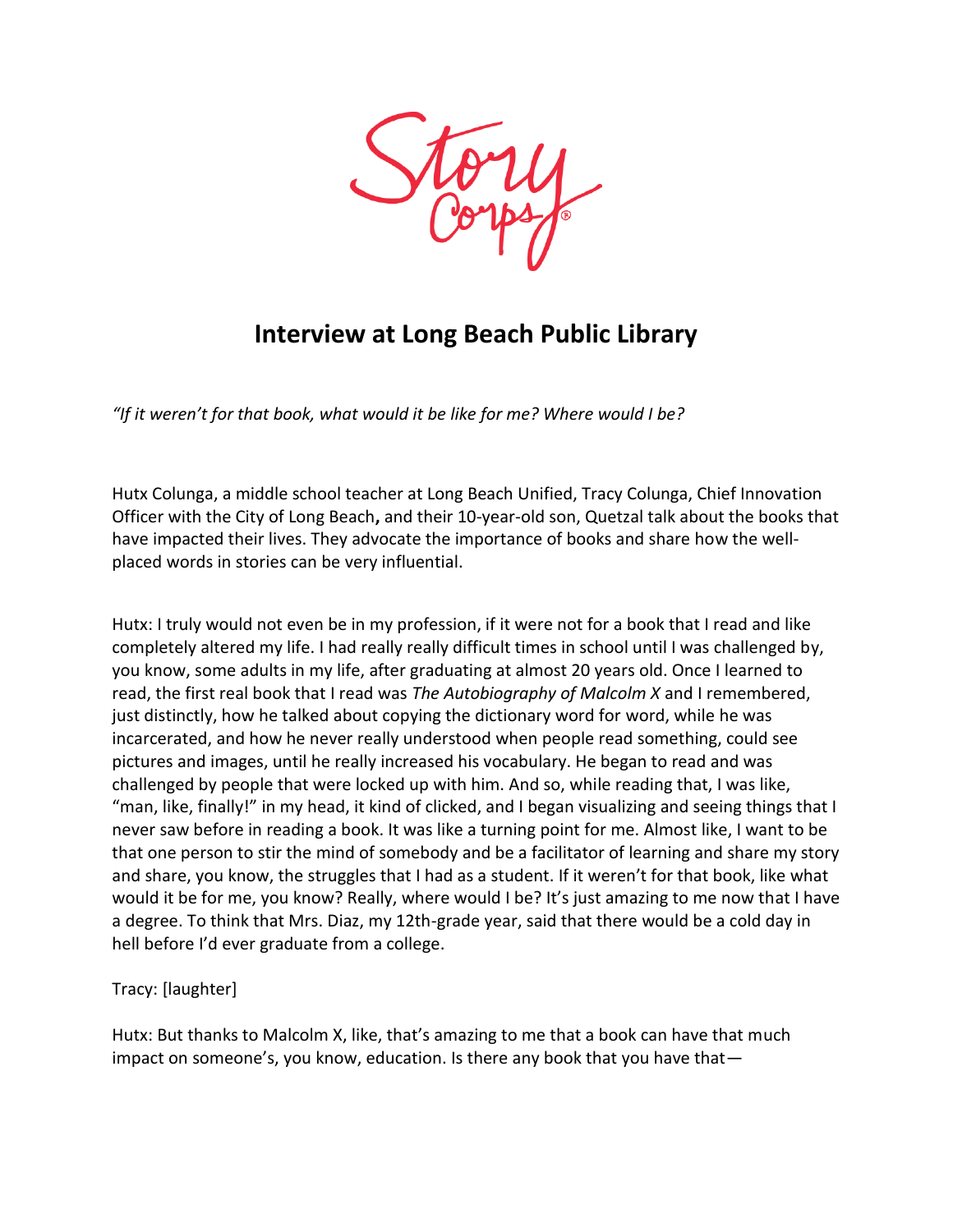Tracy: Well, I was going to ask you a question. How old were you when you actually learned how to read? Like, for real, learned how to read?

Hutx: 20, 22.

Quetzal: How did you get through with not reading when you were in elementary school?

Hutx: So, I basically just cheated off of everyone and then I got caught. So, after 6<sup>th</sup> grade, being caught, you know, that's basically when everything went downhill from there. I never would ask for help. Any time I was called on to read, I would act a fool in class and get kicked out. So, to answer your question, I would just cheat, unfortunately. It's kind of embarrassing to tell your son that. You better not cheat. So, Quetzal, is there any book that's impactful?

Quetzal: There are a few books, Actually. There's *Treasure Hunters.* That's what I'm reading right now.

Hutx: Mhm.

Quetzal: And then there's *Nerds.*

Hutx: Oh, yeah.

Quetzal: I really like that book.

Hutx: Like, what's so great about that book?

Quetzal: It's teenage kids that are spies and then they save people. And, yeah, I just, I just really like it.

Hutx: That's cool. Any book that's …

Tracy: That's crazy. That's cool.

Hutx: …impactful to you?

Tracy: Probably—I'm going to cry. Okay. I just got sentimental.

Hutx: [laughter}

Tracy: *House on Mango Street* by Sandra Cisneros. It was the first time that I felt like the author understood me and that there was somebody who spoke the same language. So, Sandra Cisneros grew up in the south side of Chicago, which was, you know, not too far. I grew up in South Bend, Indiana. You know, being Chicana Latina, growing up in the Midwest and just talking about things like the food and the cold winters and her sister that had this crazy hair;